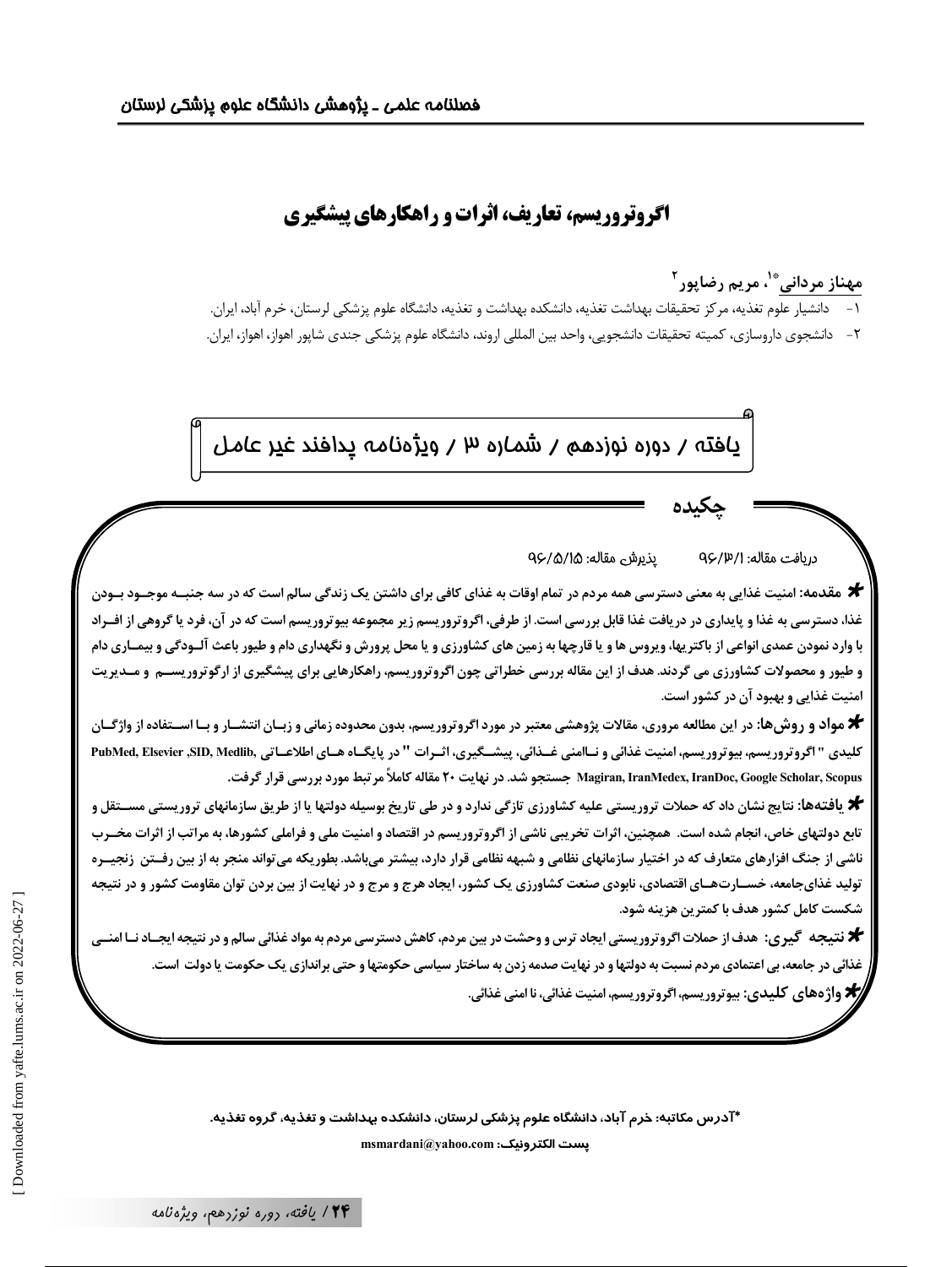#### مقدمه

بنابر تعريف سازمان ملل در سال ۱۹۸۶، امنيت غــذايي را دسترسی همه مردم بـه غـذای کـافی در تمـام اوقـات بـرای داشتن يک جسم سالم مي دانند. طبــق ايــن تعريــف موجــود بودن غذا، دسترسی به غـذا و پایـداری در دریافـت غـذا سـه عنصر اصلی مـیباشـند (۱،۲). کشـاورزی و دامپـروری سـالم مهمتــرين محــور تــامين غــذا و امنيــت غــذائي، اســتقلال و پیشرفت کشورها، بویژه کشـورهای در حـال توسـعه و کمتـر توسعه يافته به شمار مي رود و لذا هر گونه آسيب به ســاختار و سلامت محصولات کشاورزی و دامپروری کشـور مـی توانـد منجر به نابودي منــابع غــذائي و در نتيجــه نــاامني غــذائي در گروه های مختلف سنی -جنسی جامعه گردد (۳).

از سـوى ديگــر، تروريســـم و تبعــات ناشـــى از آن، شومترین رویداد تاریخ بشری است، که از دیربـاز تـاکنون، گريبــانگير جوامــع انســاني بــوده اســت. بيوتروريســم يــا بکار گیری انواع باکتری، قارچ و ویروس در ایجـاد بیمـاری، ناتوانی و در نهایت مرگ و میـر بـالا در جوامـع، پیشـرفته ترین و پیچیده ترین شاخه تروریسم میباشد که در حـال حاضر به عنوان ابزاری خطرناک در دست افراد جنایتکار و سازمانهای تابع قرار دارد (۴).

اگروتروریسم نیز زیرشاخه ای از بیوتروریسم است کـه در این نوع از بیوترور، نابودی محصولات کشاورزی، آلـوده سازی فرآورده های دامی و لبنی، آلودگی صنایع شیلات و آبزیان مورد هـدف تروریسـتها و سـازمانهای وابسـته قـرار دارد. در اگروتروریسم با وارد نمودن تعمدی یک بیمـاری در بین دام و طیور و یا محصولات کشاورزی باعث کـاهش دسترســی بــه مــواد غــذائی ســالم، تضعیف توانایی تولید محصولات توسط گیاهان و احشام، ایجاد رعب و وحشت در بین مردم کشور، خسارات شدید اقتصادی، بی اعتمادی مردم نسبت به مسئولین و از بین بـردن ثبـات و پایـداری کشور مے گردند (۵،۶).

اثرات تخریبی ناشی از بکار گیری اگروتروریسم در اقتصـاد و امنیت ملی و فراملی کشـورها، بـه مراتـب از اثـرات مخـرب ناشی از بکـارگیری جنـگ افزارهـای متعـارف کـه در اختيـار سازمانهای نظامی و شبهه نظامی قرار دارد، بیشتر مـیباشـد بطوریکه میتواند منجر به از بین رفـتن زنجیـره تولیـد غذای جامعه، خســارتهــاي اقتصادي، نابودي صنعت كشاورزي يک كشور، هدف قرار دادن بهداشت عمومي جامعه، ايجاد هرج و مرج و در نهایت از بین بردن توان مقاومت کشور و در نتیجه شكست كامل كشور هدف با كمترين هزينه شود (٧،٨).

با این حال، هدف از ارائه ایـن پـژوهش کمـک بـه درک مفاهیم پایه اگروتروریسم، شناسایی حمـلات بیوتروریسـمی و شـناخت علائــم و نشــانه هــاي جنــگ افزارهــاي زيســتي و سلاحهای اگروتروریسمی می باشد.

## مواد و روش ها

مطالعه حاضر مـروري بـر مقــالات مختلــف در مــورد اگروتروریسم یا بیوتروریسم کشاورزی در مجـلات داخلـی یا خارجی چاپ شده است. محـدوده زمـانی خاصـی بـرای جستجو در نظر گرفته نشد و تمام پژوهش های انجام شده در این زمینه بازیابی شدند.

جستجوی مقالات با استفاده از واژگان کلیدی فارسی شامل "اگروتروريسم، بيوتروريســم، امنيـت غــذائي و نــاامني غــذائي، پیشگیری و علل" بود. همچنـین از واژگـان انگلیســ ، " food security, food insecurity, agrotrorism, bioterrorism, prevention, effects" استفاده گردید. این کلمــات کلیــدی بــه صورت مجزا و ترکیبی در پایگاه های اطلاعاتی , Elsevier ,SID Medlib, Magiran, Iranmedex, Irandoc, pubmed, Google Scoular, Scopus جستجو شدند.

يس از جستجو، تعداد ۵۵ مقاله به صورت اوليه بازيابي شدند. پس از مطالعه عنــاوین و چکیــده مقــالات و حــذف مقـالات تكـراري بازيــابي شــده از پايگاههــاي اطلاعــاتي مختلف، مقالات مرتبط انتخاب شدند. يس از انتخاب اوليه مقالات مرتبط بر اساس چکیده، متن کامـل آنهـا مطالعـه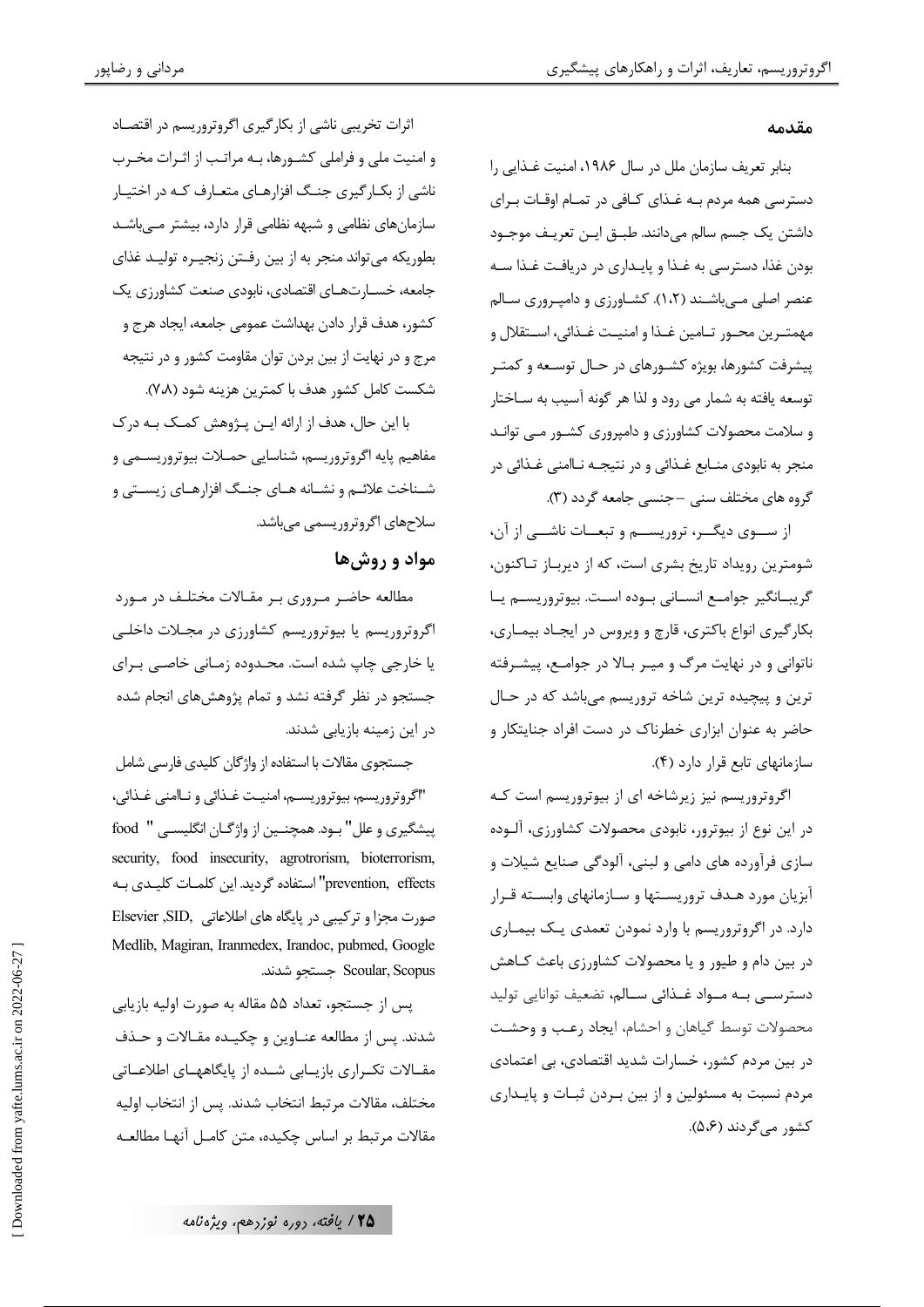شـد و در نهایـت ۲۰ مقالـه در مـورد اگروتروریسـم وارد مطالعه شدند.

### بافتهها

بيوتروريسم: تهديد و يا استفاده از يـک يـا چنـد نـوع سلاح بیولوژیک توسط افراد و یا گروههای خاص سیاسے، مذهبي، .....بر عليه افراد يا كشورها (٩).

اگروتروریسم: اگروتروتیسـم شـاخه ای از بیوتروریسـم است که در این ترور، از انواع میکروبهـا و مــواد شــیمیایی برای نابودی محصولات کشاورزی، آلـوده سـازی فـرآورده های دامی و لبنی، آلودگی صنایع شیلات و آبزیان استفاده می گردد (۹).

تروريسم غذائي: بكــار بــردن مــواد آلاينــده ميكروبــي، شیمیائی ، فیزیکی و حتی اشعه در غذاهای مصرفی انسان با هدف ایجاد بیماری، مـرگ و در سـطح وسـیع وتـرس و وحشت عمومي وبي نظمي جامعه (٩). تاريخچه طرح اگروتروريسم

بكار بردن لاشه حيوانات، گياهــان آلــوده، بــاكترىهــا، قارچها و ویروس ها بر علیه نیروهای انسانی و منابع غـذایی سابقهای هزاران ساله دارد. استفاده از لاشه حیوانات مبتلا بـه طــاعون بــراي شكســتن مقاومــت داخــل قلعــههــا، مسمومسازي فضاي داخلي مقابر فرعونها با هاگ قـارچي کشنده و آلوده کردن منابع آبی شهرها از طریـق انـداختن لاشه دام های مرده، از نمونههـای باسـتانی بـه کـارگیری سلاحهای نامتعارف بیولوژیک است. در حال حاضراستفاده از انواع میکروبها برای نـابودی افـراد، دام و طیــور و حتــی محصولات کشاورزی به صـورت پیچیـده تـر و وسـیعتری وجود دارد به طوري كه ساخت و بكارگيري اين سلاحها طی کنوانسیون هـای بـین|لمللـی بـه شـدت ممنـوع شـد  $(1 \cdot \cdot \cdot)$ 

حملات تروریستی علیه کشاورزی نیز تـازگی نـدارد و در طی تـاریخ بوسـیله دولتهـا یـا از طریـق سـازمانهـای تروریستی مستقل و تابع دولـتهـای خـاص، انجـام شـده

است. بیماری تب برفکی سال ۲۰۰۱ در انگلستان را نمونهای از اگروتروریست می دانند. که حدود ۳۵۵ میلیون پوند خسارت مالی و قریب ۴ میلیون دام سوزانده شدند که تقریبا ۲۰٪ از درآمد حاصل از دامداری آنان بـود. و بـه همین دلیل حدود ۳/۲ بیلیون پوند نیز خسـارت ناشـی از عدم بازدید توریستها از آن منـاطق بـود. و ۴/۵ میلیـون پوند خسارت ناشی از عدم برگذاری مسابقات اسب سواری بود (١٢).

گســترش دو بیمــارگر گیــاهی درکشــور ایرلنــد در سال ۱۸۴۵میلادی روی سیب زمینی و یکصد سال بعد در هند در ۱۹۴۴ میلادی بر روی برنج که اتفاق افتاد و باعث مـرگ و مهـاجرت میلیونهـا نفـر گردیـد از جملـه مـوارد اگروتروریستی هستند. همچنین استفاده مکرر از قارچهای توليد كننده افلاتوكسين، زنگ ساقه گندم، سياهک ينهان گندم و سایر بیماریهای گندم در جای جـای دنیـا نمونـه-هایی از حملات اگروتروریستی به شمار می روند (۱۳).

هر چنـد کـه در طـی تـاریخ حمـلات اگروتروریسـتی زیادی در جای جای دنیا اتفاق افتاده است امـا رسـما در سال ۲۰۰۲ پارکر به عنوان عضو استراتژی فـدرال مسـئله بیوتروریسم در کشاورزی را طرح نمود. این نظریه در سال ۲۰۰۴ بوسیله کوزل و اندرسون در مورد اگروتروریسـم در امریکــا تقویــت شــد. و ســپس توســط آنگــرر و راجــر در خصوص اگروتروریسـم در اسـترالیا ادامـه یافـت. در حـال حاضر عقیده بر آن است که در حمـلات اگروتروریســتی از ســلاح هــاي شــيميائي، بيولوژيــک، هســته اي و حتــي رادیولژیک استفاده می گردد (۱۶-۱۴).

مزایای اگروتروریسم نسبت به سایر حملات تروریستی در اگروتروریسم نیروی انسانی زیـادی لازم نیسـت و آزمایشگاههای تخصصی و پیشرفته ای برای تولیـد سـلاح لازم ندارد. حتى يک نفر مـى توانـد عامـل آلـودگى باشـد  $(1V)$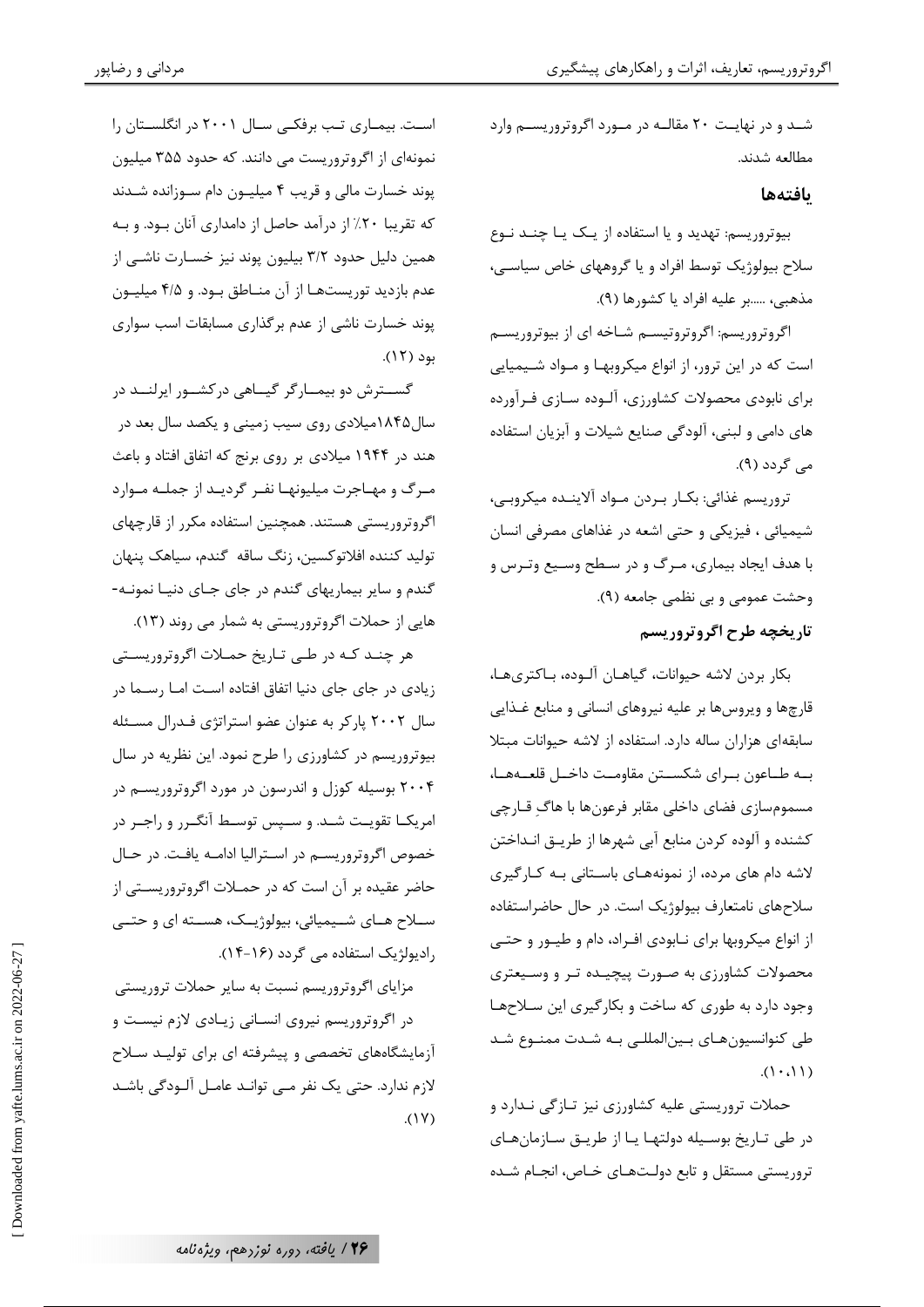مرداني و رضاپور

حمــلات اگروتروريســتي بــه ســادگي و آرامــي انجــام میشوند و لذا به سختی منشا اولیه و عامل بوجود آورنـده شناسائی می گردد. اینگونه حملات هزینه تولید و استفاده کمتری دارند. به راحتی از طریق واردات و صـادرات مـواد غذائی و محصولات غذائی و دام و طیور پخش می گردنـد (۹). از ویژگیهای جالب اگروتروریسم این است که علیرغم هزینه پایین حمله، تلفات کشاورزی و دامی بالایی داشته، و در نهایت با به مخـاطره انـداختن امنیـت غـذائی یک جامعه منجـر بـه عـدم ثبـات اقتصـادی، اجتمـاعی و سیاسی یک کشور مے گردند.

بحث و نتیجه گیری

عوامل و شرایط لازم برای انجام یک حمله اگروتروریستی

- ۱- گسترش گروههای تروریستی در دنیا
- ٢-۔وابستگی بخش مهمی از اقتصاد کشور هدف بـه واردات و صادرات محصولات کشاورزی
- ٣- دارا بودن بخش كشاورزي وسيع و زمين هـاي وسیع زیر کشت کشاورزی
- ۴- كمبود ظرفيت بـراي نظـارت بـر آفـات بـالقوه کشاورزی و بیماریهای وابسطه در کشورهای در حال توسعه
- ۵- عدم تخصص در عمل ارزیابی ریسک و تصـمیم-گیری در کشور های هدف حمله
	- ۶– اقدامات ضعيف امنيتي موجود
- ۷- شرایط اقتصادی اغلب شکننده و وابسته بـه کشاورزی
- ۸- نبود حفاظ های مناسب در اطراف زمین هـای کشاورزی و باغات
- ۹- پراکنــدگی دام و طیــور و در نتیجــه افــزایش احتمال آلودگی آنان
- ۱۰-سهولت در نشـر و پـراکنش عوامـل بیمـاریزای کشاورزی و دامیروری (۷،۱۸).
- راهكارهاي مناسب مقابله با اگروتروريسم
- ١- افزایش دانش و اگاهی های عمــومی نســبت بــه چگونگی انجام یک حمله اگروتروریستی بـویژه آشنا نمودن کشاورزان و دامداران بـه راههـای انتقال بیماریهـای دام و طیـور و بیمـاریهـای محصولات كشاورزى
- ٢- تـدوين وتبيـين ووضـع قـوانين مـرتبط بـا اگروتروريسم و مقابله بـا عوامـل بوجـود آورنـده اگروتروریسم
- ۳- آمـوزشهـای لازم و کـافی بـه افـراد ذيـربط در خصوص تشخیص و کنترل موارد اگروتروریستی
- ۴- بکارگیری روشهای ارزان و علمی برچسب زنبی بر کانتینرهای حمل و نگهداری مواد غذائی
- ۵- انجـام روشهـاي أزمايشـگاهي ارزان و مناسـب برای تشخیص بـه موقـع و سـریع آلـودگیهـای احتمالی در راستای منهدم نمودن مـواد غـذائی آلوده و پیشگیری از آلودگی مابقی محصولات
	- ۶- افزایش تنوع زیستی در کشور
- ۷-۔ بهبود شیوه ها و محتوای آموزشــی دانشــجویان دامپزشــکی و دانشــجویان کشــاورزی، زراعـت، دامپروری و … در راستای آموزش بیمـاریهـای محصـــولات کشــــاورزي و دام و طيــــور حتــــى بیماریهای غیر بومی در دانشگاهها کاپ ۲۰۰۴
- ٨- جـدا سـازي سـريع دام و طيـور و محصـولات کشـاورزی مشـکوک و انجـام سـريع آزمايشـات تشخيصى
- ۹- قرنطینه سازی مرزی مناسب دام و طیور و حتی انواع بذر و کود وارداتی ١٠- معدوم نمودن سريع حيوانات آلوده ۱۱-اســتفاده از مت*خصصــ*ین کــارآزموده در هنگــام شيوع آلودگي (١٩،٢٠)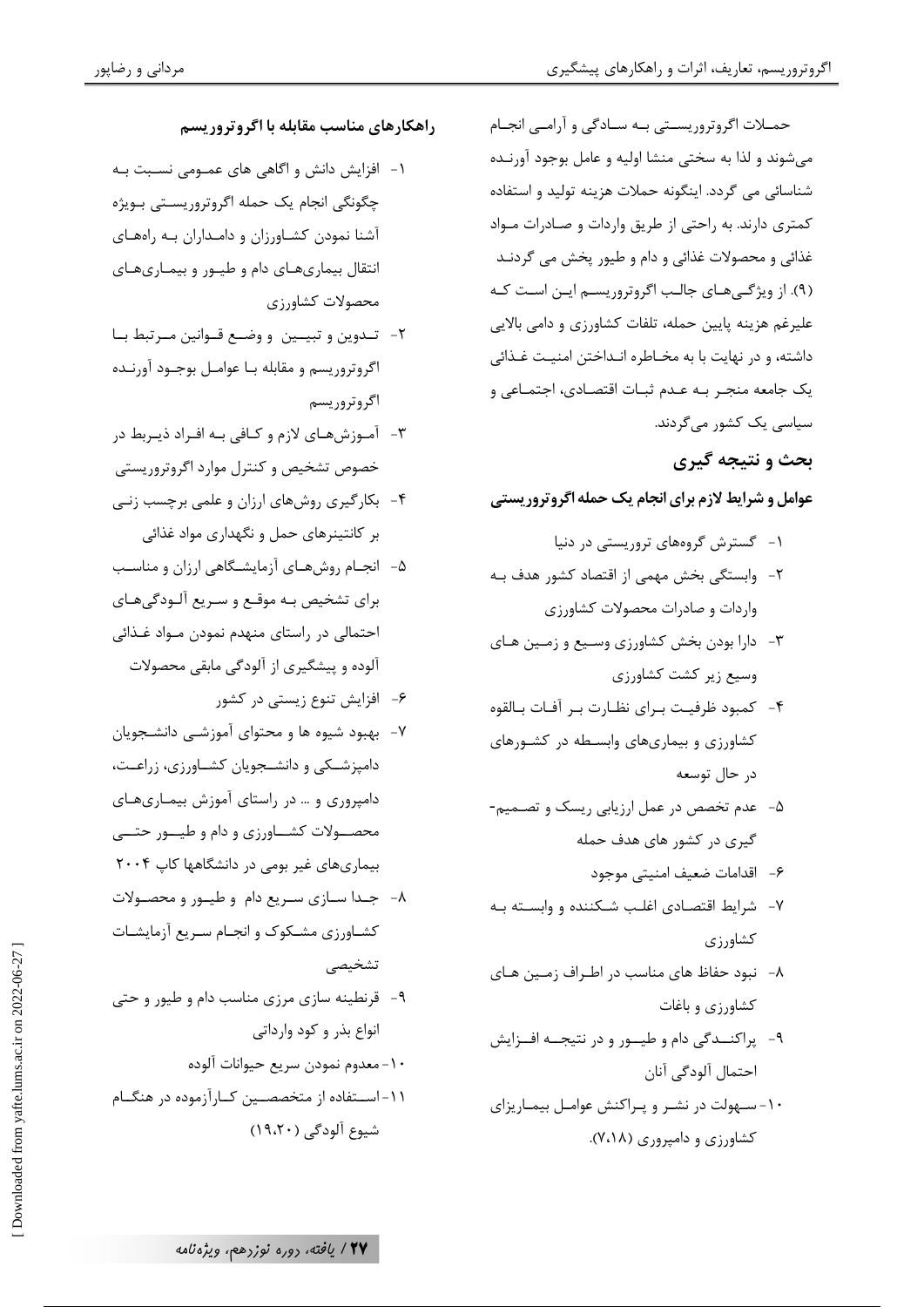در نهایت می توان نتیجه گرفت که، امروزه پتانسیل انجام حملات بیوتروریستی بر علیه اهداف کشاورزی بطور فزاینده ای در سراسر دنیا وجود دارد. هم اکنون مهمترین عامل تهدید در بخش کشاورزی وجود دشـمنان متخاصـم در عرصه جنگ نرم بوده که همواره تلاش بی وقفهای در به مخاطره انداختن امنيت غذايي دارند. لذا كسب آمادگيهاي لازم برای شناخت به هنگام و رویارویی موثر با حملات

بیوتروریستی احتمالی علیه محصولات کشاورزی در کنار سایر انواع بیوتروریستمی بایستی در دستور کار دستگاههای متوالی امنیت ملی کشور قرار گیرد.

تشکر و قدردانی

از همه کسانی که در انجام ایـن پـژوهش مـا را یـاری رساندند کمال تشکر و قدردانی را داریم.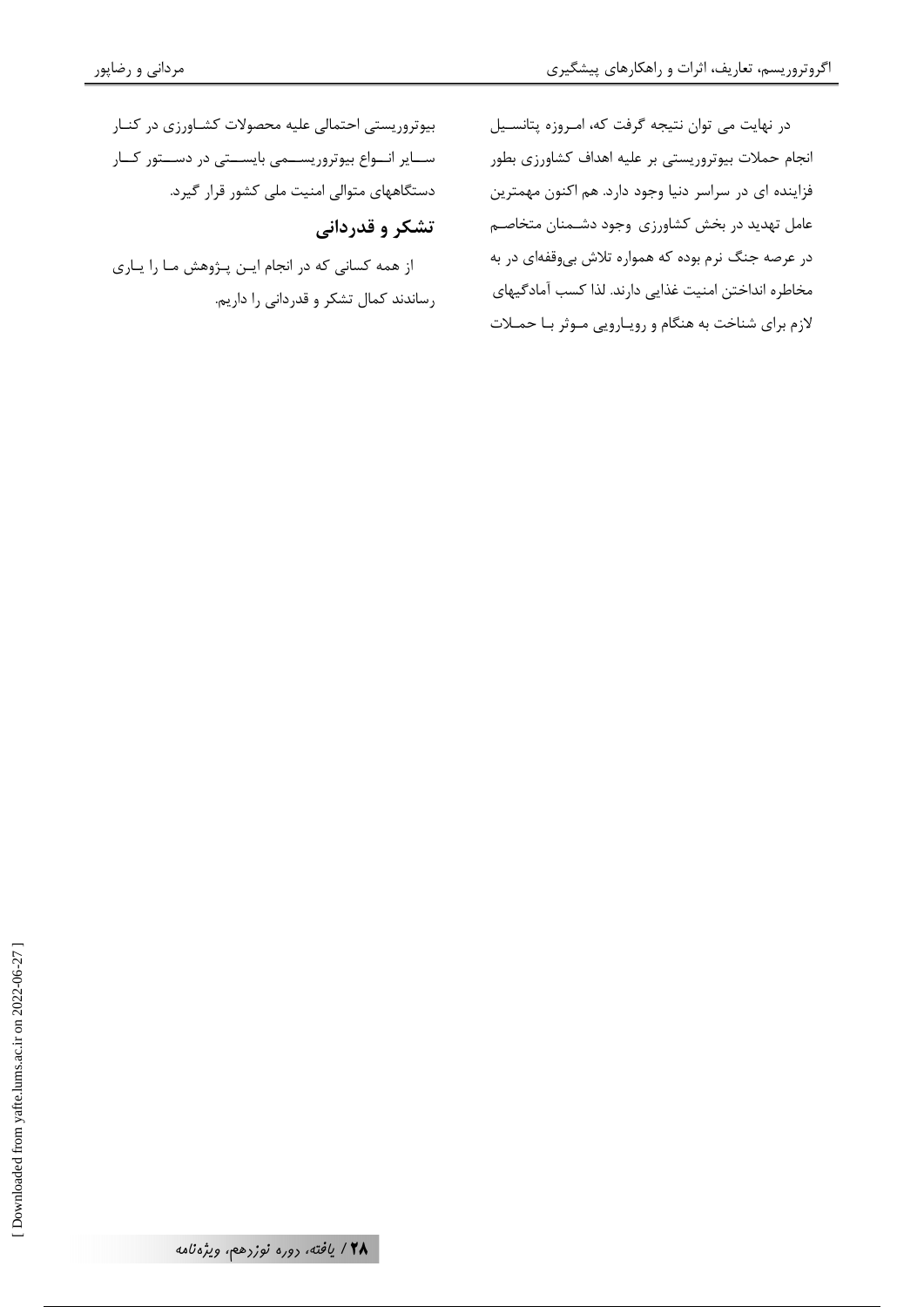# **References**

- 1. Hoghughi M. Food security, water and development, Tehran, Iran, 1998. (In presian)
- 2. Rokni ND. Principeles of food health.1993. First edition. Tehran University press. (In presian)
- 3. Rasuli H, Najafi S. Agro terrorism, a danger alarm for food security threats in the world. The First International conference of new results in agricultural sciences, Natural Recourses and Environment. Tehran, Iran, 2014. (In presian)
- 4. Kavousi HR, MirshamsiKakhaki AH, DouraniOuliaee E. Biological Weapons Attacks against agriculture, Threats and strategies. International Congress of Bioethics. Tehran, Iran, 2005. (In presian)
- 5. Salarvandian SH, Sadeghi M, Sadeghi R. Overthrowing governments using agroterrorism. National congress of Defense Inaction in the Agricultural sector. Tehran, Iran, 2013. (In presian)
- 6. Gill KM. Agroterrorism: the risks to the United States food supply and national security. US Army Med Dep J. 2015; Jan-Mar: 9-15.
- 7. Monke J. Agroterrorism: Threats and Preparedness. CRS Report for Congress, August 25, 2006.
- 8. Yeh JY, Lee JH, Park JY, Cho YS, Cho IS. Countering the livestock-targeted bioterrorism threat and responding with an animal health safeguarding system. Transbound Emerg Dis. 2013; 60(4):289- 297.
- 9. Haralampos Keremidis, Bernd Appel, Andrea Menrath, Katharina Tomuzia, Magnus Normark, Roger Roffey, Rickard Knutsson. Historical Perspective on Agroterrorism: Lessons Learned from 1945 to 2012. Biosecurity and Bioterrorism: Biodefense Strategy, Practice, and Science, 2013; 11 (Supplement 1): S14-S24.
- 10. Elbers A, Knutsson R. Agroterrorism targeting livestock: a review with a focus on early detection systems. Biosecur Bioterror. 2013; 11 (Suppl 1):S25-35.
- 11. Farahani Sh, Mirzaee MM. The Impact of Environmental Security Threats on Iran's National Security. Quarterly journal of political and international research. 2016; 7th year, No: 29, pp: 171-191.
- 12. Breeze R. Agroterrorism: Betting Far More than the Farm. Biosecurity and bioterrorism:Biodefense Strategy, Practice, and Science:2004; 2(4): 1-14.
- 13. Thompson D, Muriel D, Russell D, Osborne P, Bromley A, Rowland M, Creigh-Tyte S, Brown C. Revue Scientifiqueet technique de l'officeInternatioanl des Epizooties.2002; 21(3): 675-687.
- 14. Parker HS. Agricultural bioterrorism: a Federal strategy to meet the threat, McNair Paper 65, Washington D. C. Institute for National Strategic Studies, National Defence University, 2002.
- 15. Kosel ME, Anderson DE. An unaddressed issue of agricultural terrorism: a case study on feed security. Journal Animal Science.2004; 82: 2284-3400.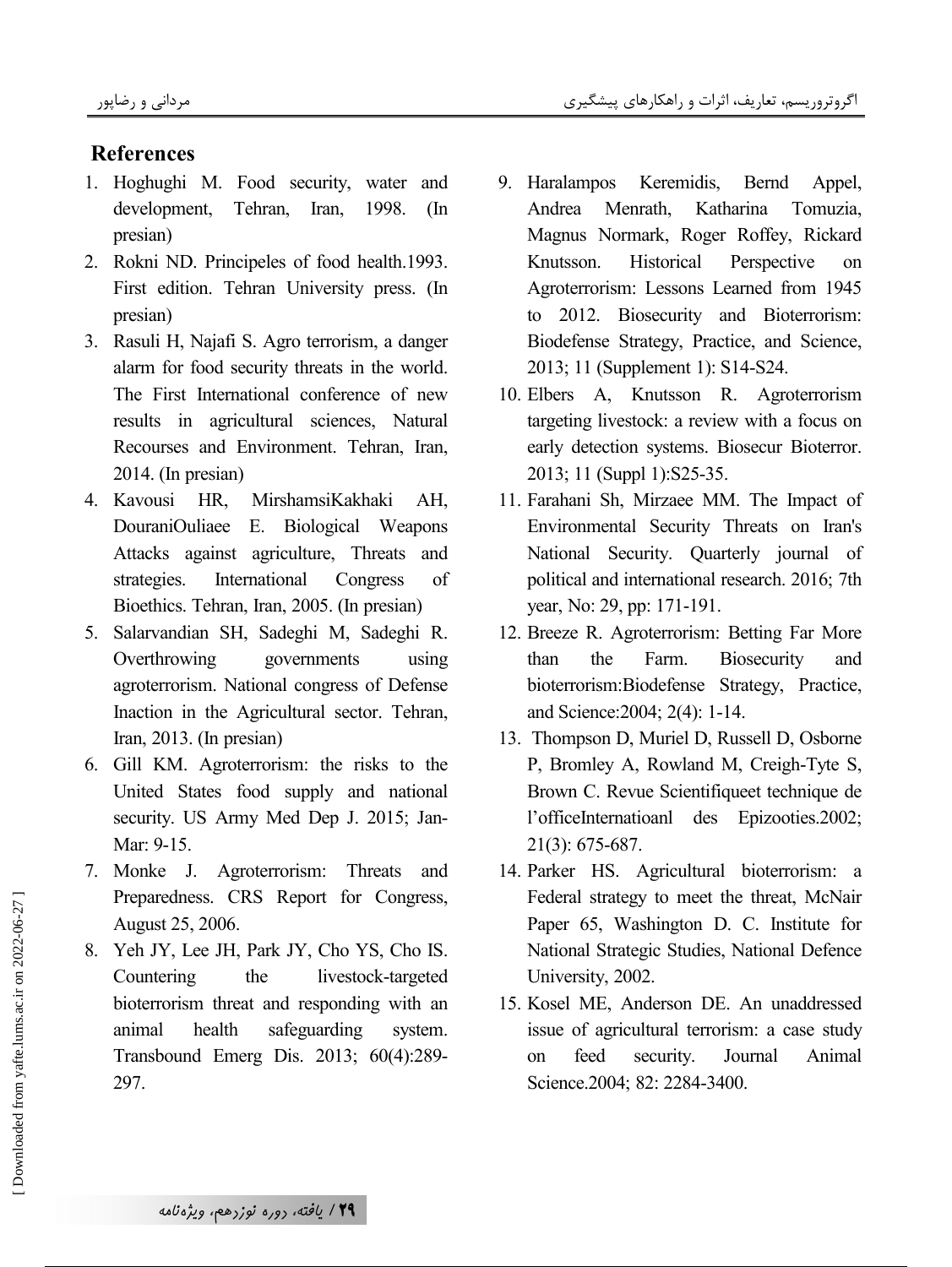- 16. Ungerer C, Rogers D. The threat of agroterrorism to Australia: a preliminary assessment, Studies in Conflict and Terrorism. 2005; 29: 147-163.
- 17. Azizi B, Azami ZL, Kikar MA. Agroterorrism, Pathology and crisis management. The First Inational conference of agriculture, Environment and Food security. Tehran, Iran, 2014. (In presian)
- 18. Nicholas A Linacre, Bonwoo K, Mark W. Rosegrant, SiwaMsangi, Jose Falck-Zepeda, Joanne Gaskell, John Komen, Marc J Cohen,

Regina Birner. Security Analysis for Agroterrorism: Applying the Threat, Vulnerability, Consequence Framework to Developing Countries. International Food Policy Research Institute, 2005.

- 19. Monke J, Ollington JT. Agro-terrorism. Nova Science Publishers. 2008.
- 20. Rahiminejhad M. Investigating Factors Affecting Food Security and Bioterrorism. The First National Congress of Agriculture and sustainable natural resources. Tehran, Iran, 2013. (In presian)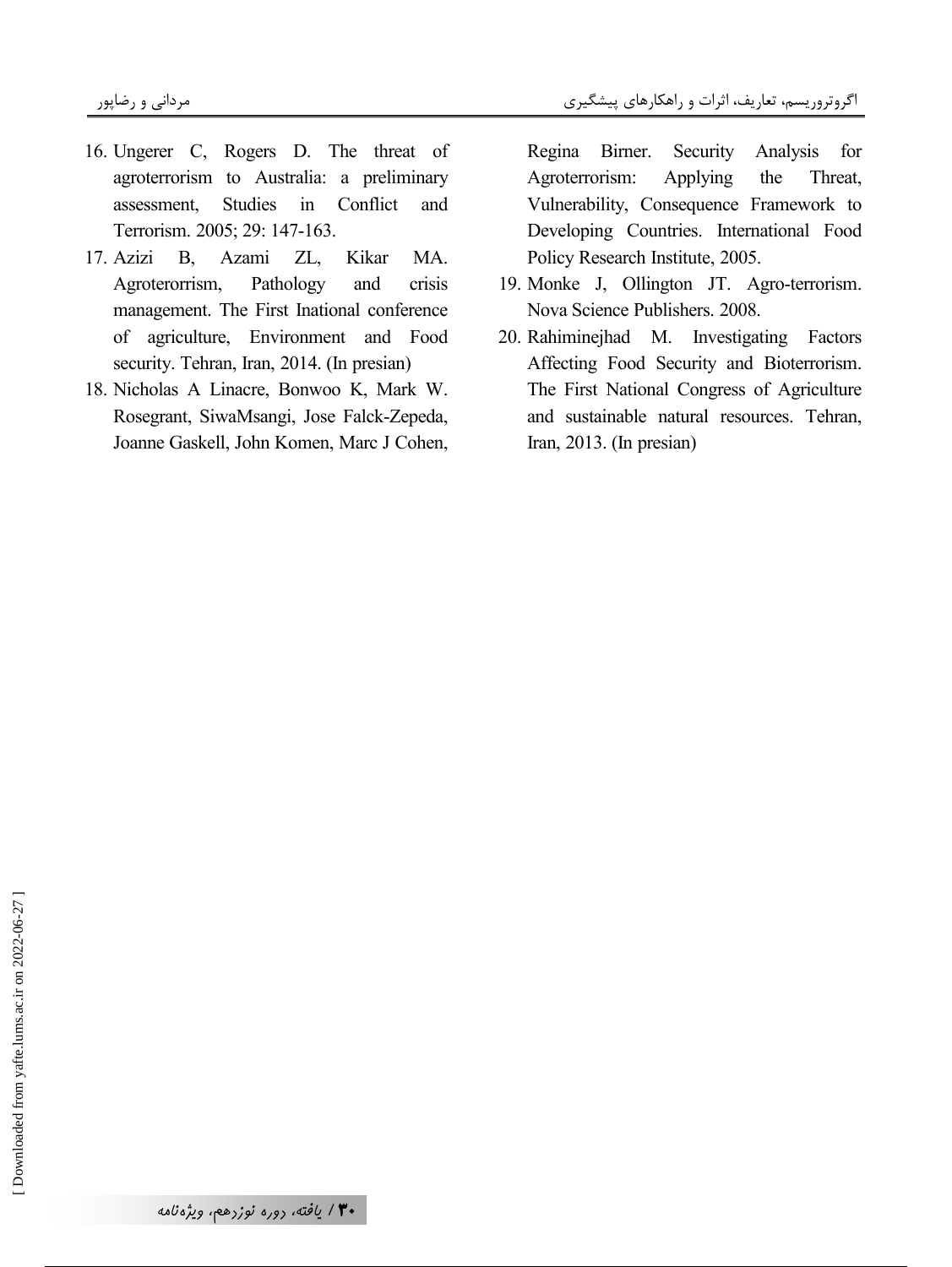### Agro terrorism, Definition, effects and prevention

## *Mardani M\*1, Rezapour M<sup>2</sup>*

*1. Associate Professor of Nutrition, Nutritional Health Research Center, Health and Nutrition Institute, Lorestan University of Medical Sciences, Khorramabad, Iran, msmardani@yahoo.com. 2. Pharmacy Student, Student Research Committee, Pardis Branch of Arvand, Ahvaz University of Medical Sciences, Ahvaz, Iran.* 

#### Received: *22 May 2017* Accepted: *6 Agu 2017*  Abstract

*Background*: Food security means giving people access to enough food at all times, to have a healthy lifestyle; this can be analyzed from the three aspects of the availability of food, food accessibility and food sustainability. On the other hands, agro terrorism is a form of bioterrorism in which, an individual or a group of people, for example, cause the contamination and disease of livestock, poultry and crops by deliberately introducing certain types of bacteria, viruses or fungi into the agricultural land or the breeding and maintenance of livestock and poultry.The purpose of this paper is to investigate; the dangers of agro terrorism, the strategies for preventing agro terrorism, and food safety management.

*Materials and Methods:* In this article, authoritative research articles about agro terrorism (without the time zone and the language of publication and using the key words, "to agro terrorism bioterrorism, food security and food insecurity, prevention, effects") in the databases of Pubmed, Elsevier ,SID, Medlib, Magiran, IranMedex, IranDoc, Google Scholar, Scopus were searched. Finally, 20 articles were reviewed.

*Results:* The results showed that terrorist attacks against agriculture are not new and have been carried out by governments or through independent terrorist organizations under certain governments during the course of history. Also, the destructive effects of agro terrorism in national economies , national and transnational security are far more than the destructive effects of conventional weapons that are military and militant organizations. Agro terrorism can lead to the loss of the food supply chain, economic damage, the destruction of the country's agricultural industry, the creation of chaos, and ultimately the destruction of the country's resilience, eventually resulting in the targeted country's complete defeat, with the lowest cost for the attackers.